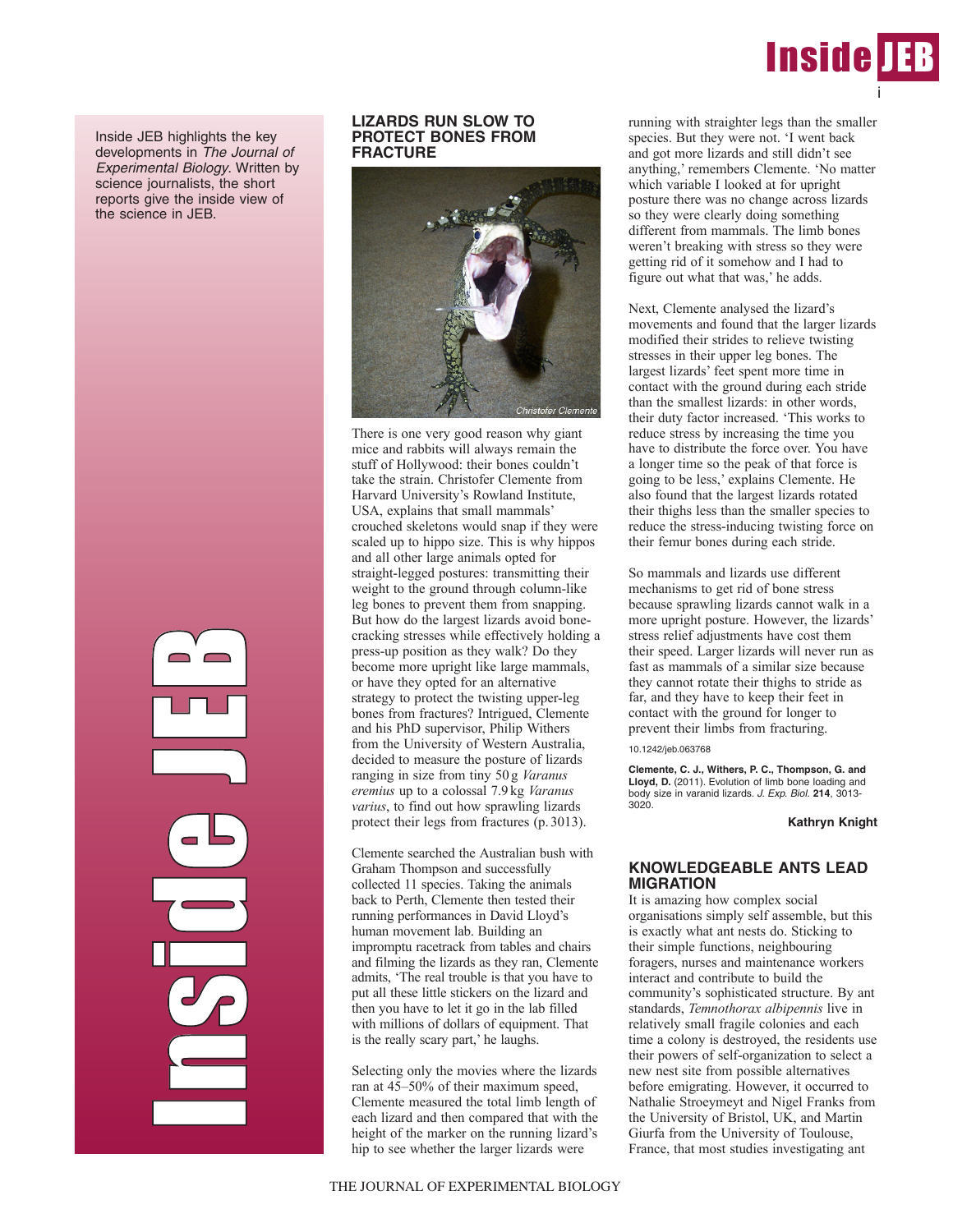



emigration have focused on naïve insects that had been transported to an unfamiliar location. However, in reality, ants usually relocate to a nearby crevice with which they may already be familiar. The team wondered whether knowledgeable scouts and foragers that had stumbled across attractive alternative locations when the nest was secure could use this information to direct the nest's collective decision and guide the emigrating colony quickly to a new home after a disaster (p. 3046).

Stroeymeyt collected *T. albipennis* nests from their coastal homes in the southern UK and relocated them to the lab. Providing each community with a comfortable artificial nest in a wellsupplied and spacious arena, Stroeymeyt placed an alternative nest site some distance from the ants' home and recorded the insects' movements as they familiarised themselves with the surroundings. Then, a week later, Stroeymeyt carefully destroyed their home – after placing a second unfamiliar nest site on the opposite side of the arena – and recorded the entire emigration as the ants worked frantically to relocate. But which nest site would the ants occupy? Would they follow scouts that had learned about the attractive alternative site during earlier exploration, or would they search randomly, relying only on their powers of self-organisation in the hope of stumbling across a desirable location?

After months of painstaking analysis by Stroeymeyt, the team realised that the ants eventually followed the informed scouts to the familiar alternative nest that had been in the enclosure all along. Initially some of the insects went scampering off in all directions, but a few of the ants – which had discovered the location of the alternative site while scouting – ran straight to it. Having decided that the familiar site would make a good new home, they returned quickly to the devastated nest to recruit more colleagues, repeating the process and enlisting more followers until enough of the community had assembled at the new site and the decision made to relocate the entire population.

Stroeymeyt also tested whether the informed ants relied on pheromone trails to direct them swiftly to their new home or navigated using visual memories of their surroundings

and found that the ants were guided by their visual memories. According to Stroeymeyt, any member of the colony in most ant species can usually follow pheromone trails, while memories are only accessible to their owner. This led her to conclude that instead of following publicly available trails, relocating nestmates are being actively led by guides with access to privileged knowledge about the new nest site.

So, even though complex ant nest societies naturally self assemble thanks to the inhabitants' simple behaviour patterns, it appears that some well-informed ants shape the collective decision-making process by leading from the front.

10.1242/jeb.063776

**Stroeymeyt, N., Franks, N. R. and Giurfa, M.** (2011). Knowledgeable individuals lead collective decisions in ants. J. Exp. Biol. **214**, 3046-3054.

**Kathryn Knight**

## **PINK SALMON BETTER AT BRAVING THE HEAT**



If you like salmon, here's another reason to be worried about climate change. Over the past six decades, the peak summer temperature of the Fraser River in British Columbia, Canada has risen by 2°C, coinciding with higher death rates in sockeye salmon during their migration to freshwater spawning grounds. Yet pink salmon still manage to arrive unscathed at their spawning grounds, despite their migration period including summer months, notes fish physiologist Timothy Clark. Teaming up with colleagues Ken Jeffries, Scott Hinch and Tony Farrell at the University of British Columbia, Clark decided to investigate whether pink salmon have physiological tricks up their sleeve that allow them to cope better with heat than their counterparts (p. 3074).

The team suspected that the key to pink salmon's success during a summer heat wave is an ability to keep their muscles supplied with oxygen while struggling upstream to their spawning grounds. 'A marathon runner can dramatically increase oxygen transport during exercise,' explains Clark, 'while a couch potato can't.' In other words, pink salmon might simply be fitter

than other salmon species. To see how sporty pink salmon really are, the team caught fish from a tributary of the Fraser River and brought them back to the lab.

First, the team needed to show that pink salmon sufficiently boost oxygen transport when they get hot. Placing the salmon in a doughnut-shaped swim tunnel filled with cool water, they increased the water flow until the fish were swimming at top speed, then sealed the tunnel and used oxygen electrodes to measure how quickly the fish were using up oxygen. Then, to see how the fish cope with heat, they ramped up the temperature in 3–5°C increments and repeated the swim tests. Sure enough, the fish steadily increased their oxygen consumption as the mercury rose. 'It turns out that pink salmon are very athletic,' says Clark. 'They can increase oxygen uptake during exercise when the temperature rises, and do so better than previously reported for other salmon species.'

Next, the team investigated whether pink salmon are better at pumping blood around their body while working out in warm water. They measured how much blood the fish pumped out with each heartbeat by fitting fish with blood-flow probes around the ventral aorta, the main vessel carrying blood from the heart. When the fish were again subjected to swim tests, the team saw that the pink salmon's maximum heart rate and blood flow increased as the water got warmer. 'A combination of exceptional metabolic and cardiovascular capacity means that pink salmon can exercise at higher temperatures than other salmon,' Clark concludes. 'This could help pink salmon cope with future climate change. They may even fill the niches of species that aren't able to adapt as well.'

But at temperatures above 21°C, even pink salmon start to suffer. When Clark plotted maximum oxygen consumption and blood flow against water temperature, he saw that both measures clearly start to level off or decrease above 21°C. 'This means that longer exposure to high temperatures would be problematic for pink salmon too, and they might succumb to heat stress,' says Clark. Nevertheless, he adds, if their athleticism can help them get through sporadic warm patches in the river as they're heading upstream to reproduce, it might be enough to give pink salmon a competitive edge over other salmon species.

### 10.1242/jeb.063750

**Clark, T. D., Jeffries, K. M., Hinch, S. G. and Farrell, A. P.** (2011). Exceptional aerobic scope and cardiovascular performance of pink salmon (Oncorhynchus gorbuscha) may underlie resilience in a warming climate. J. Exp. Biol. **214**, 3074-3081.